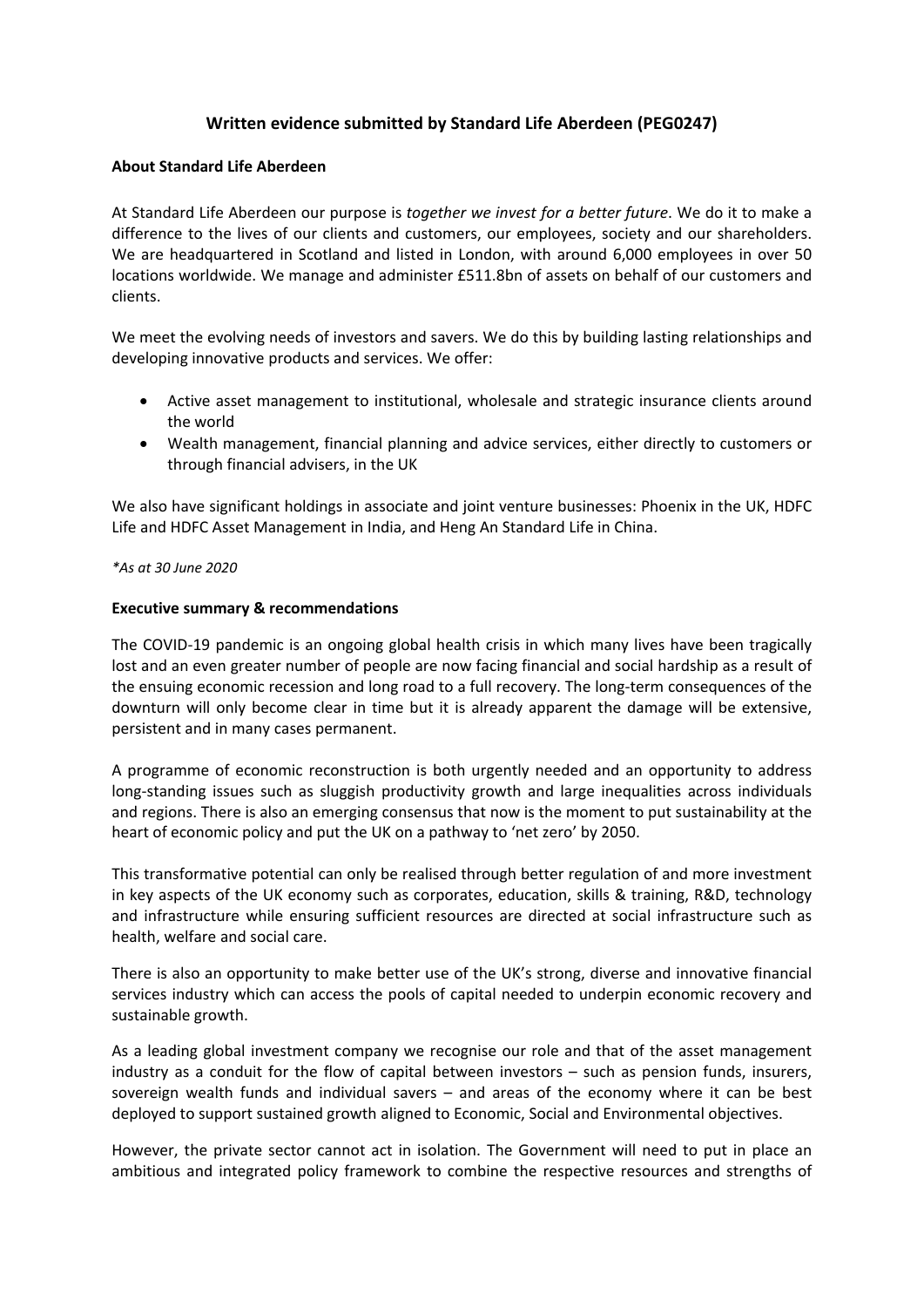the public and private sectors. If this can be achieved the UK has the opportunity to reshape its economy into one which is cleaner, fairer, more competitive and resilient.

The forthcoming autumn Budget will be pivotal in shaping the UK's economic direction in the longterm. We therefore welcome the opportunity to contribute to this inquiry and make the following recommendations:

- Continue to protect jobs and support business sectors that will take time to recover and for which it is still unclear whether COVID-19 related disruptions will be permanent.
- Adopt a more flexible approach to debt servicing and re-write the monetary and fiscal rulebook to give policymakers the tools to better counter further economic stress.
- Work towards an UK/EU trade deal to reduce the risk of a further economic shock.
- Invest in the economic and social infrastructure needed for a 'green recovery' and long-term decarbonisation of the economy.
- Develop long-term investment vehicles, fund structures and tax incentives for raising and channelling capital into public companies, SMEs and infrastructure.
- Extend devolved powers and empower local bodies to take decisions which reflect regional economic characteristics.
- Invest in education, skills and training to support the transition to a digitalised economy.
- Monitor the market impact of immigration policies to ensure the UK continues to have access to global talent and labour supply across all sectors of the economy.
- Rebuild the social safety net to improve the economy's ability to withstand economic shocks and help address the inequalities that undermine equality of opportunity and broader social cohesion.

## **1. What core/guiding principles should the Government adopt/prioritise in its recovery package, and why?**

#### Economic context

The UK, like many other economies, faces a long road to full recovery. Data published by the Office for National Statistics (ONS) shows the UK economy contracted by a record 20.4% in the three months to June, the biggest quarter-on-quarter fall recorded by any of the G7 leading economic powers and also the largest decline in Western Europe. This follows a 2.2% fall in the first three months of the year, which means that the UK is now officially in recession. The ONS said the drop had wiped out 17 years of economic growth.

The pace of recovery can be expected to accelerate through the remainder of the year following the gradual easing of lockdown restrictions. However, Government policy will need to tread a fine line between economic considerations and triggering a second wave of COVID-19 infections through the autumn and winter.

Added to this, the outcome of UK/EU trade negotiations carries a risk of further economic disruption later in the year. Our base case scenario is that the UK and the EU will reach a narrow Free Trade Agreement (FTA) but this is far from certain. A narrow FTA would still result in a high degree of disruption but nowhere near the magnitude of economic shock which would be inflicted by a nodeal exit.

Irrespective of the pace of recovery it is clear there will be significant fallout in the labour market as demonstrated by recent corporate announcements of job losses across a range of sectors. This is likely to continue as government support schemes are wound down during the autumn.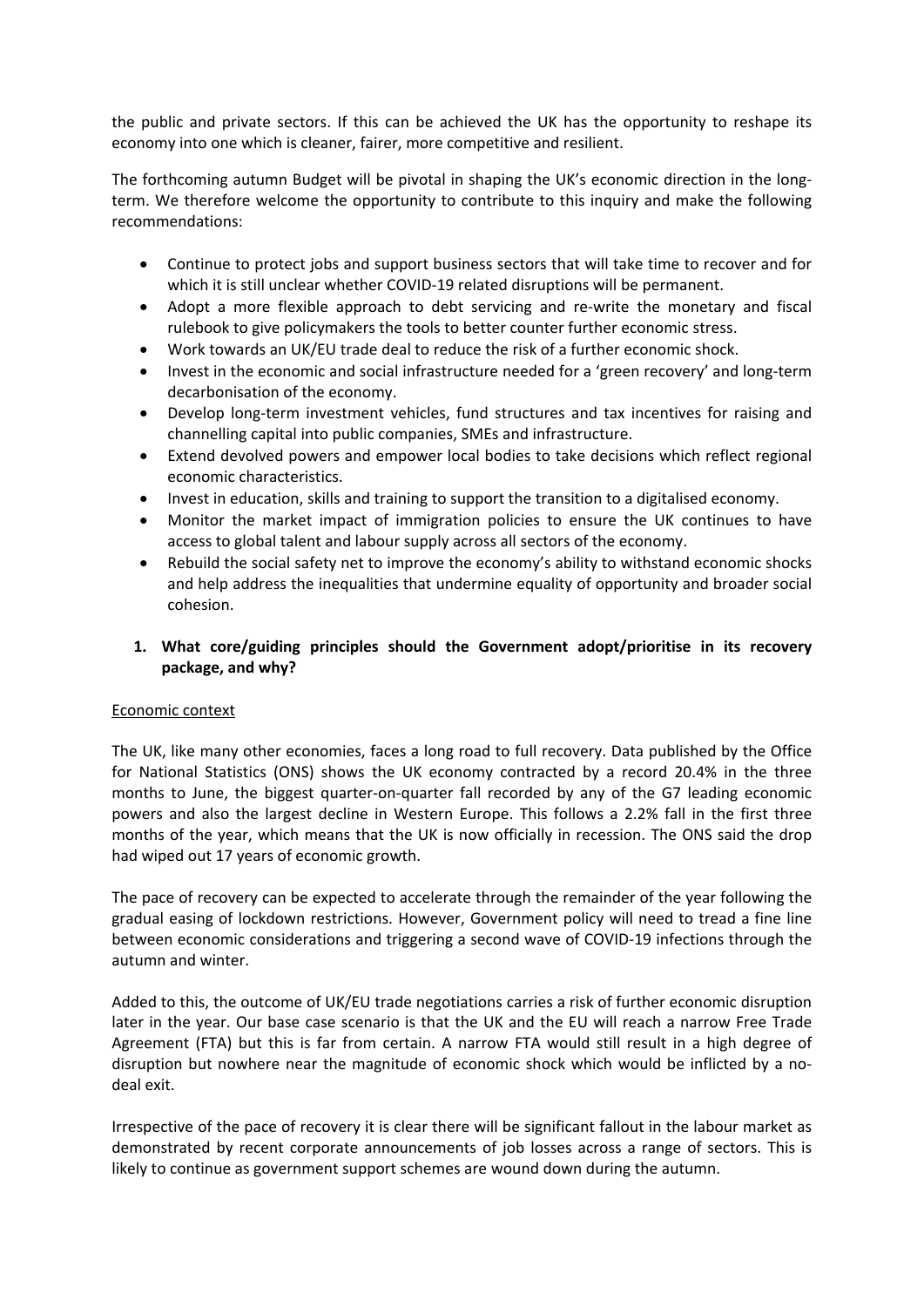The immediate priority must be to minimise disruption to the labour market. We recognise the Government cannot support businesses indefinitely and to do so would potentially protect jobs which no longer exist. However, we still see a need for strong, targeted interventions until the economy has gained greater momentum and there is more clarity around which businesses can be saved and those which do not have a viable future.

The welfare safety net also needs to be enhanced for those people who through no fault of their own will find themselves displaced by corporate restructuring or insolvencies. Unfortunately the groups most impacted will be those least equipped to deal with further hardship, particularly young people and those on lower incomes.

Beyond addressing the immediate economic fallout caused by the pandemic, the longer term objective should be to put in place the foundations of sustainable growth. This means addressing pre-pandemic economic weaknesses such as sluggish growth, flat-lining productivity, stagnation of real wages, slow progress towards climate change targets and large disparities in income – and more importantly opportunity – across society and regions.

Putting the UK economy on a 'green growth' trajectory which addresses such a broad range of objectives is a formidable task but achievable with strong political leadership and a clear strategy for delivery. We therefore believe the policies required to reshape the economy should be tested against four basic questions:

- **Will it address regional inequalities?** The disparities between the country's least and most productive regions is high by OECD standards, which both reflects and reinforces large differences in access to services and opportunities. For example, in 2017, the most productive region in the UK was West Inner London, with productivity 2.1 times higher than Cornwall, the least productive region. In Germany this difference is 1.7, while it is 1.6 for France and 1.4 for Spain. It is therefore to be welcomed that the Government is committed to tackling regional differences through its levelling up agenda. However, it is far from the first government to have attempted to address these issues. To stand any chance of success will require significant investment, political will and ambitious policymaking.
- **Will it contribute to a more sustainable economy?** While the EU continues to give a high priority to the climate agenda many governments have switched their immediate attention to the health crisis. However, these should not be seen as competing priorities. Strong, welldesigned mitigation policies, including appropriately pricing carbon emissions and ensuring all government policy, including public investment, is aligned with net zero emissions objectives, can help accelerate the recovery. The period of lockdown is also expected to reduce emissions by around 8% relative to the status quo. But this can only be repeated during the recovery in the way necessary to meet the objectives of the Paris Agreement if policy is pointed at decoupling economic growth from the usage of fossil fuels.
- **Will it contribute to competitiveness and productivity?** There is a wealth of evidence connecting skills, education and human capital to long-term productivity growth. Those with higher levels of human capital are more likely to become innovators themselves. Innovations stand a greater chance of being commercialised and diffused when complementary skills are present. A better educated workforce will also be more able to adapt to the disruptions that accompany technological change.
- **Will it improve the UK's resilience to further external shocks?** The UK's response to the pandemic was predicated on its ability to reorganize the resources of the NHS and impose a sustained lockdown to suppress the spread of infection. However, the crisis also revealed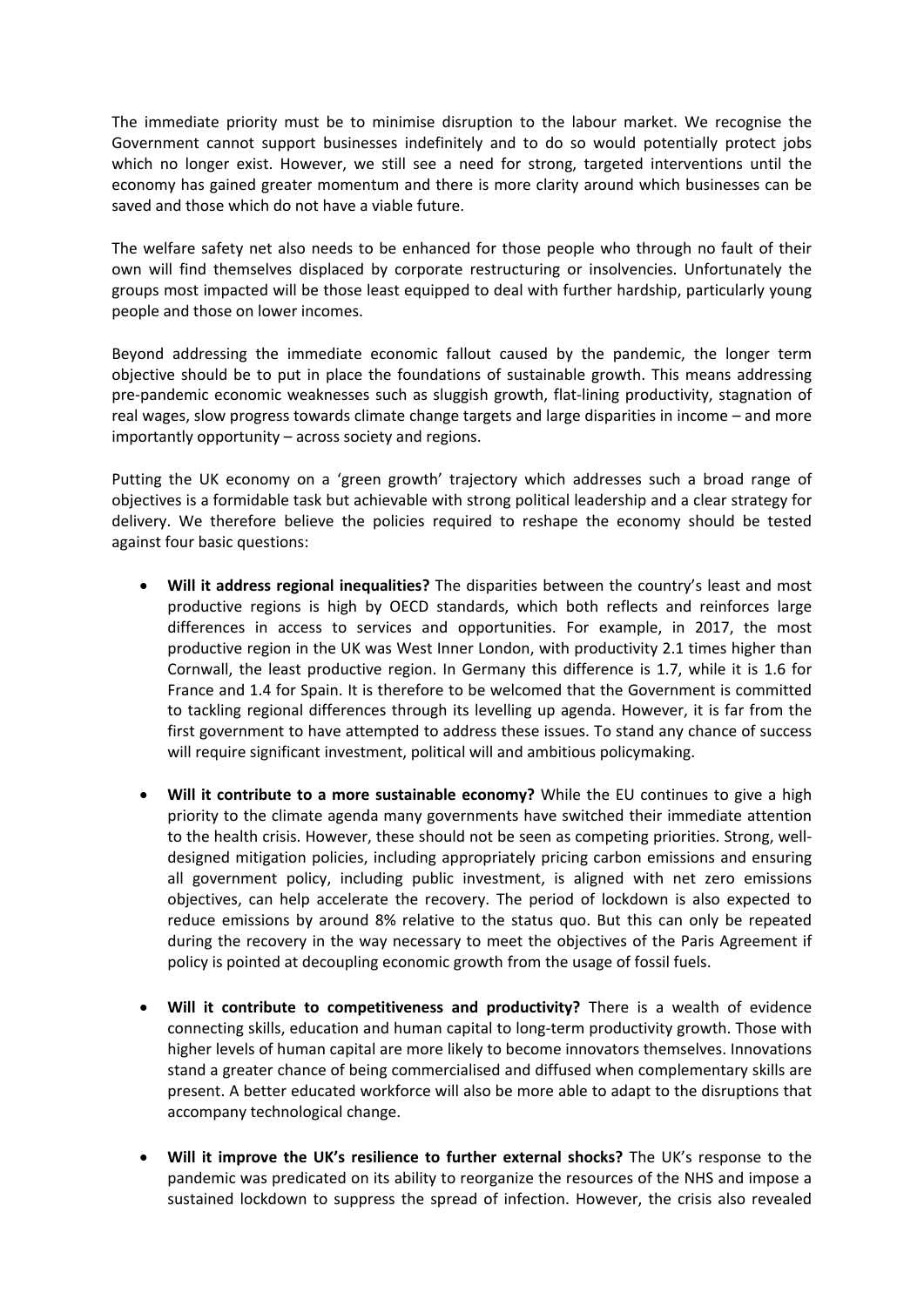weaknesses in the economy's ability to absorb sudden and severe shocks. Building greater resilience into the UK economic model is a complex challenge but cannot be achieved unless policymakers have the tools to respond quickly and effectively. As we set out below, we believe this requires a major re-think on debt servicing rules and the interaction of fiscal and monetary policy. It will also require a greater investment in the capacity of the health and social care system.

## **2. How can the Government borrow and/or invest to help the UK deliver on these principles?**

While the Chancellor's summer economic update provided some welcome interim measures to forestall the anticipated rise in unemployment – particularly across the 18-25 cohort – much bigger and more important decisions will need to be taken ahead of the autumn Budget.

The low interest rate environment gives the Government considerable scope to invest in the economy. The current level of public debt relative to GDP is high in historic terms but within the limits of what is tolerable in a low interest rate environment. What is required is a more flexible and less dogmatic approach to debt servicing with sufficient fiscal latitude to allow the economy to recover in its own time.

We also believe monetary and fiscal policy needs to be overhauled to ensure the economy is better able to cope with any new shocks. With base rates already at 0.1% the Bank of England has limited room for manoeuvre while past experience has shown that premature fiscal consolidation – such as that put in place following the Global Financial Crisis (GFC) – is counter-productive.

To provide sufficient headroom to invest in growth and future-proof policy we would make the following recommendations:

- **Avoid fiscal consolidation in the short term**: As spending on various emergency schemes is wound down through the second half of this year, the impact of current fiscal policy on the economy will turn sharply negative in 2021 contributing to a drag of about 7% of GDP. We doubt the economy will be in a position to withstand this level of fiscal contraction, with unemployment still significantly elevated and growth below potential. Fiscal policy needs to remain looser and more supportive for much longer than the Government currently envisages and avoids arbitrary calendar-based cliff edges which suddenly tighten policy regardless of the state of the economy or the evolution of the virus. Furthermore, the deficit should be allowed to reduce as the economy normalises, but only at a rate that ensures it is aiding the recovery rather than weighing on it.
- **Review the Bank of England's mandate**: We suggest a review of the Bank of England's remit with an explicit mandate to consider a price or nominal GDP target rather than a 2% inflation target. The virtue of a level target is that the central bank is required to make up for past misses. For example, if inflation has spent several years below target, the Bank will need to engineer a stronger recovery and higher inflation in the future to make up for this miss. This automatic catch-up means the Bank has more credibility in committing to easier policy, and should help to anchor inflation expectations at target over time.
- **Stronger use of fiscal policy**: In future downturns fiscal policy must play a more formal role in supporting demand even if monetary policy remains an important stabilisation tool. Automatic stabilisers which kick in immediately when the economy weakens (thereby avoiding delays while policymakers reflect on possible responses) are a powerful mechanism for confronting downturns. This should include measures to improve welfare provision as it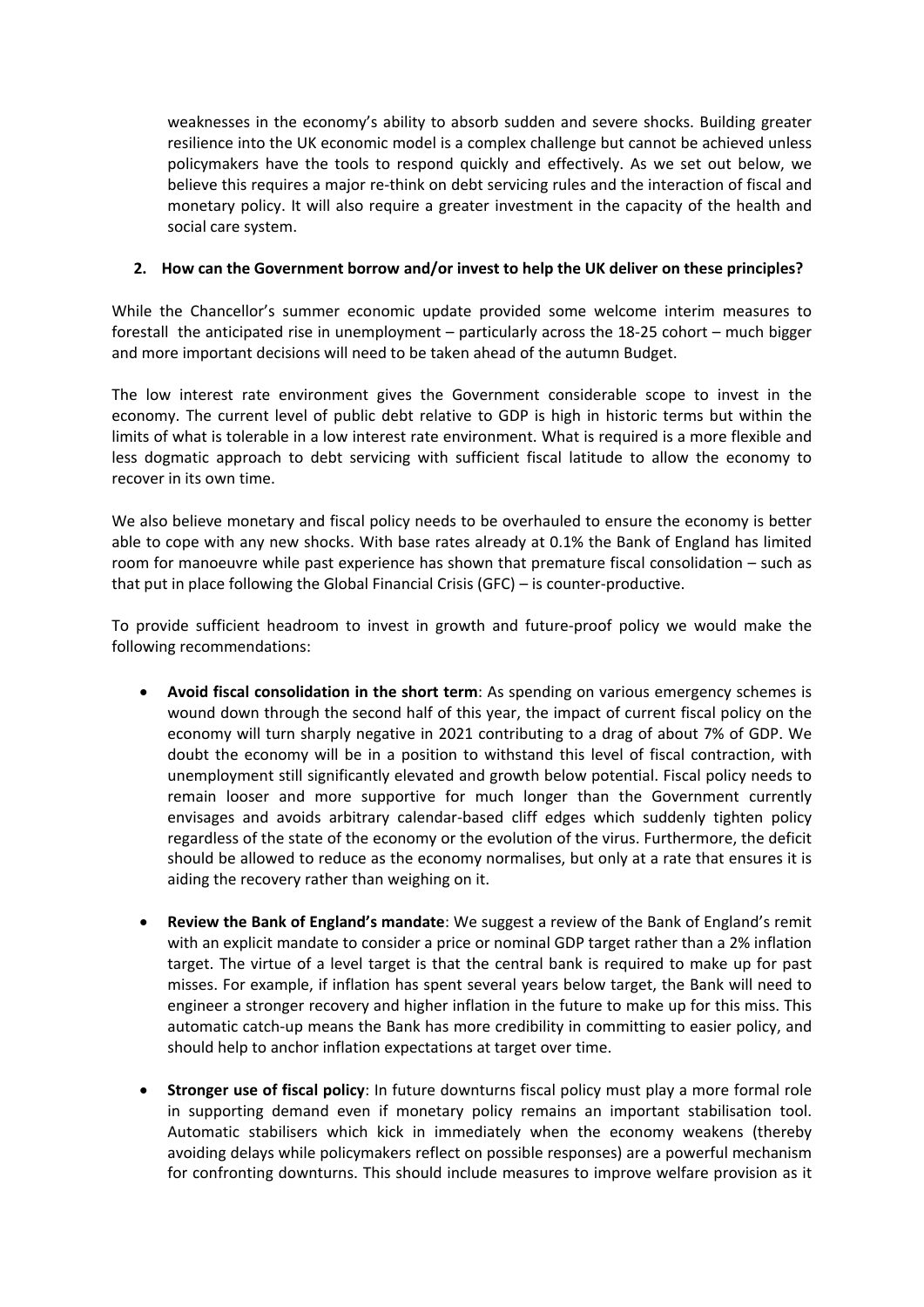puts money directly in the hands of households facing severe cash constraints, and so have a very high marginal propensity to spend.

 **Pursue an alignment strategy in UK/EU trade:** There is overwhelming evidence that openness to trade and economic integration boosts long term growth. Trade improves productivity growth by allowing for greater specialisation, increased competition, greater innovation, and a larger market allowing firms to exploit economies of scale. Various studies show that a 'no deal' exit will be highly disruptive to the economy. To avoid the loss of productivity which would be caused by breaking up existing supply chains and trading relations the Government should pursue a relationship which prioritises high alignment and minimal trade frictions.

#### **3. What measures and support will businesses need to rebuild consumer confidence and stimulate growth that is sustainable, both economically and environmentally?**

Access to capital in its various forms (equity, debt, credit, etc.) will be vital to enable businesses to overcome any short-term challenges they may be facing – such as the need to re-start production and rebuild inventories pending the arrival of new orders – and invest for the longer term. In some cases businesses may need to revise their strategy or transition to a new business model.

The UK has as distinct advantage in having a strong, diverse and innovative financial services industry which can access the capital required to finance sustainable growth. This has already been demonstrated by the significant amounts of equity capital channeled into FTSE-All Share companies since the start of the pandemic.

There will be circumstances in which it is more appropriate - or perhaps even a matter of economic necessity - for the Government to take a lead because the cost of private capital makes it an impractical option (such as the type of investments that would come within the scope of HM Treasury's Project Birch).

Public and private sector investment should not be regarded as mutually exclusive. There may be instances in which co-investment and hybrid capital models are an optimal solution for aligning risk and returns.

Where it is expedient for the Government to intervene with state aid or through direct ownership it should be on the basis of clear strategic objectives, defined timescales, maintaining market competition and protecting the interests of various stakeholders, including those who provide other forms of capital.

The financial support provided to businesses through various loan schemes (CBILS, CLBILS, Future Fund and the BBLS) will need to be recovered but this should be on terms which do not represent an existential risk for businesses with long-term viability.

In its recent report the Recapitalisation Group led by TheCityUK estimated that the UK corporate sector is currently exposed to around £100bn of unsustainable debt, around half of which is held by SMEs. This underlines the need for mechanisms through which privately owned companies can exchange debt for equity.

This type of 're-equitisation' is commonplace among listed public companies which can access capital markets more easily than SMEs. While private companies have other sources of capital (credit, loans, venture capital, private equity, etc.) access to capital markets would create greater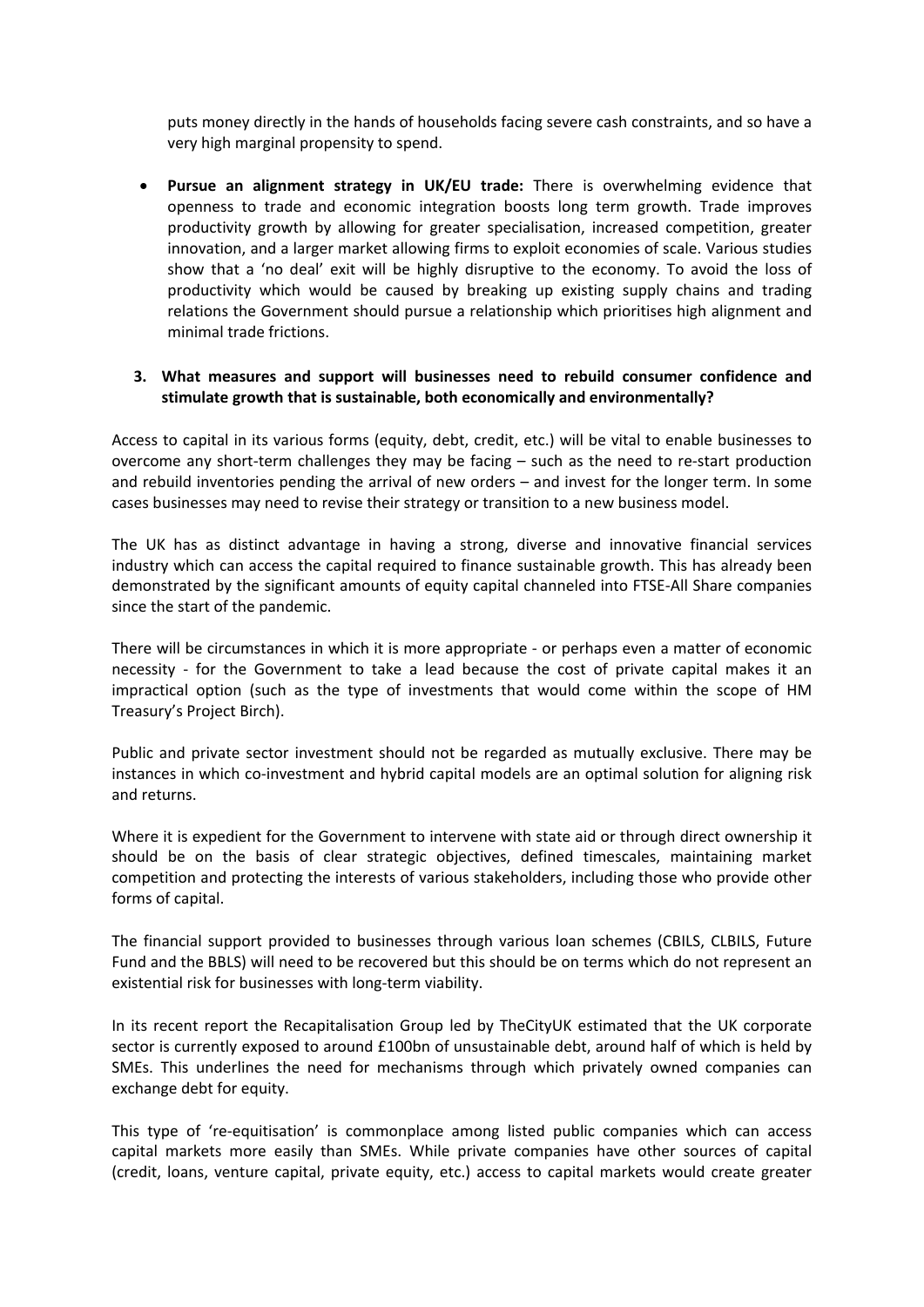choice and potentially increase capital flows into the SME sector particularly at the upper end of the scale.

To channel high levels of equity capital into the SME sector is not without its challenges and is likely to require new vehicles and fund structures – such as the Long Term Asset Fund proposed by the Investment Association – to ensure the expectations of investors are aligned with those of investee companies in areas such as liquidity, transparency, regulation and governance.

Of equal importance is the need to unlock sources of private capital which could be used to finance the recovery. New incentives may be required to convert private savings held in cash and other low risk assets into equity capital. The benefits of connecting private firms with long term investors could be significant in view of the SME sector's pivotal role in the economy.

## **4. Whether the Government should give a higher priority to environmental goals in future support?**

We do not doubt the Government's commitment to climate adaptation and transitioning to a net zero economy but we do not see this being achieved by the target date of 2050 on the current glide path. Fulfilling this aim will require a major step-change to improve energy efficiency and reduce carbon emissions with a particular focus on energy, aviation, automotive, public transport, buildings and farming. This investment should not be seen as a non-recoverable cost: there is strong evidence that 'green' investment is a powerful economic multiplier.

As a global investment company we increasingly use Environmental, Social and Governance (ESG) factors in our investment processes across a range of asset classes. For example, we engage regularly with companies in which we invest to understand the action they are taking to mitigate or adapt to climate change risks. The Government can support his process in a number of ways:

- Sending out clear carbon-pricing signals and provide stable and sustainable incentives for low carbon solutions which will reduce climate damage. The longer action is delayed, the higher the cost of transition and adaptation.
- Putting in place mitigation for transition risks such as stranded assets, negative social impacts (e.g. job losses in high carbon industries) and energy affordability.
- A progressive, proportionate and predicable regulatory regime which is aligned to environmental objectives and the interests of asset owners (private investors, pension funds, charities, etc.). For example, we are supportive of the Government's expectation that all listed companies and large asset owners will be making disclosures in line with the recommendations of the Taskforce on Climate-related Framework Disclosures by 2022 and believe this should be mandatory (as a voluntary approach would almost certainly result in limited take up).
- An emphasis on 'smart' climate policy, whereby all public policy initiatives, including new regulations and investments, are evaluated for their consistency with broader climate objectives. For example, climate criteria should be explicitly taken into account in the costbenefit assessments for infrastructure projects, with a high barrier to approving projects that would inhibit progress.

In pursuing a 'green recovery' it will be vital to ensure social fairness. Structural shifts in energy supply and the transitioning of carbon intensive industries (and their supply chains) will inevitably bring changes in the labour market with some jobs becoming obsolete and others being created.

Some regions may have a disproportionately high exposure to transition risks due to their historic dependency on high emission industries. Investment in transition will therefore need to be carefully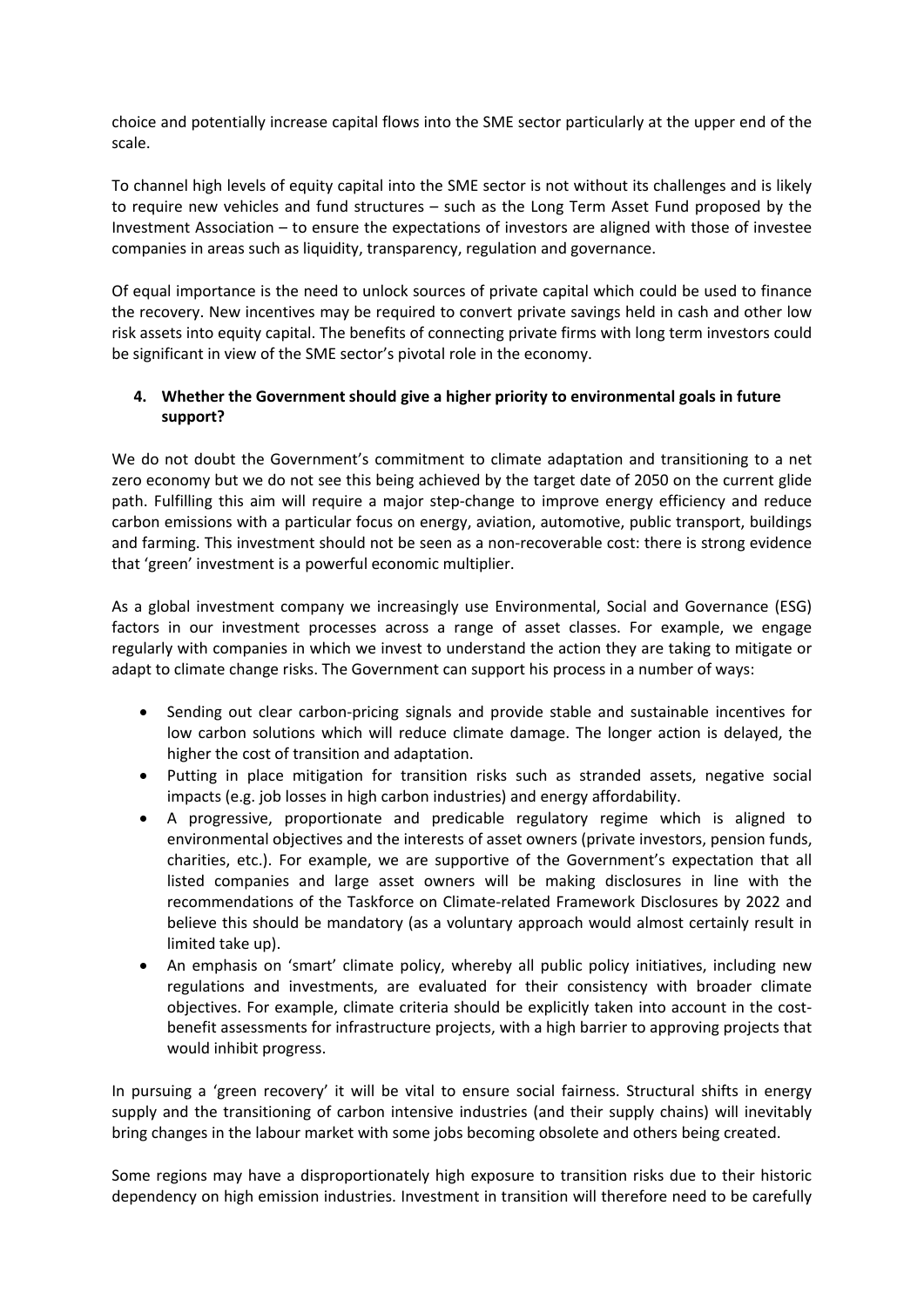targeted to deliver a 'just transition' without which regional disparities will be exacerbated and reinforced.

### **5. Whether the Government should prioritise certain sectors within its recovery package, and if so, what criteria should it use when making such decisions? What conditions, if any, should it attach to future support?**

Government interventions in the economy in the form of financial safety nets and liquidity, coupled with increased healthcare spending, have undoubtedly helped to mitigate the short term impacts of shutting down large parts of the economy.

Some of this support can be safely wound down as consumer demand begins to return, but the pace of recovery will vary across sectors and remains vulnerable to further outbreaks of COVID-19. As stated above, we see a strong case for ongoing targeted support for businesses which need longer to return to normality or adapt to significant changes in their operating environment.

Indeed, there are still so many uncertainties about the long-term consequences of the pandemic and associated recession that it is vital the Government takes a patient and flexible approach. By prejudging those consequences there is a danger of locking in the long-term damage it seeks to prevent.

This ongoing support could take various forms from the extension of existing interventions to state aid and direct shareholdings. Providing this support will inevitably be accompanied by increased regulatory oversight and scrutiny on governance (executive pay, boardroom diversity, dividends & share buybacks), management of climate risks and employment policies.

We believe it is entirely justifiable for the provision of state support for businesses to be linked to standards and targets across a range of behaviours to ensure boards and senior managements are aligned to what the public would expect in return.

As a long term investor we already set out such expectations for investee companies. In March of this year we wrote to UK companies in which we have an active investment to reiterate our commitment to doing everything we can to support the corporate sector through the pandemic and, where appropriate, consider requests for additional capital. The letter clarified our expectations of the companies in which we invest in areas such as dividend policy, capital raising and executive remuneration.

## **6. How can the Government best retain key skills and reskill and upskill the UK workforce to support the recovery and sustainable growth?**

We see three key elements to the skills challenge: job retention, reskilling/upskilling and access to talent.

#### Skills retention

Job protection and retention of the existing skills base must be the immediate policy priority and as stated above we believe it may be necessary for the Government to consider further interventions until the recovery has gained further momentum. This could be through a narrow extension of loans and grants under existing schemes of support or new interventions aimed at fulfilling the same purpose.

#### Reskilling/upskilling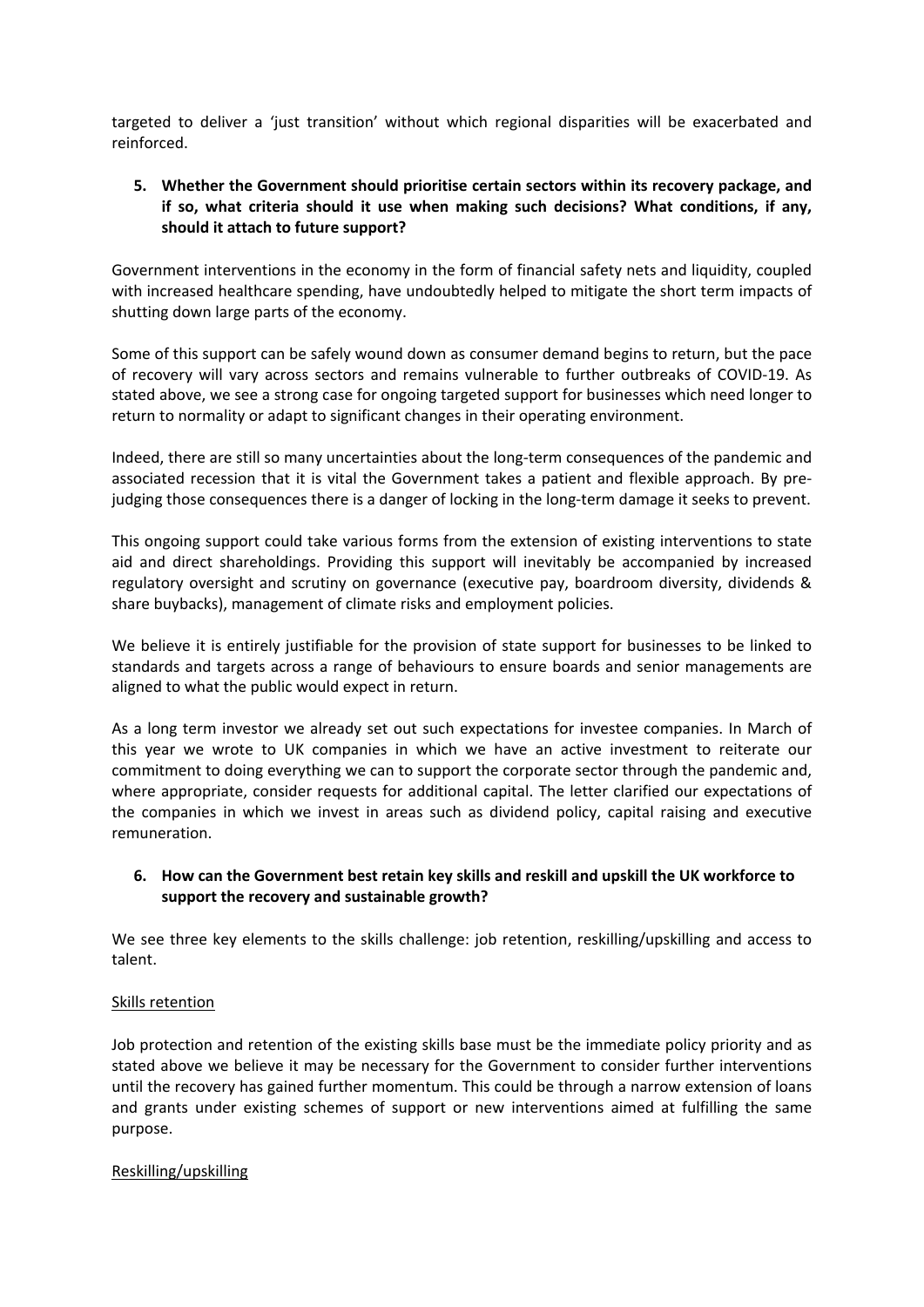As is already apparent many employees will be displaced from existing employment and need to reskill out of necessity. There will also be those who want to improve on their existing skills so they can take advantage of job opportunities in growth areas of the economy. This is a complex area but we would offer the following policy options for consideration:

- **Apprenticeship Levy**: Reform of the levy to increase training provision aligned to future skills needs with a stronger correlation between employer contributions and accessibility of funding.
- **Tertiary education**: Increased availability of means-tested fees and cost of living grants to remove structural barriers to university and college for students from disadvantaged or lowincome families.
- **Vocational education**: Expanded access to income-contingent loans (as part of a life-time allowance) that can be used to pay for accredited vocational education programmes and skills development.
- **Labour market programmes**: Prior to the pandemic the UK had a low incidence of long-term unemployment due to a relatively flexible labour market but has a bigger problem matching people with secure jobs with sufficient hours and pay levels to avoid in-work poverty. Unemployment is also likely to rise as a result of the current crisis. An expansion of welltargeted programmes would help prevent this unavoidable near-term fall in labour utilisation from becoming structural and long-term.
- **Education funding:** The UK's total spending on primary and secondary education is higher than the OECD average but has fallen in real terms over the past decade by 8%. In our view the Government should ensure that no school sees a cut to real funding over the lifetime of the current parliament and ideally modest increases.
- **Welfare provision**: Addressing cuts in welfare spending should be a major priority in creating a fairer economy. Targeted increases for working families that also lower effective marginal tax rates should be a particular priority to complement increases in minimum wages, increase incentives for workers to take on more hours, and ensure that in-work poverty declines over time
- **Sure Start:** In spite of its positive impact on children in disadvantaged families funding for Sure Start has been cut dramatically over the last decade. Given the comparatively small budgetary requirements, especially compared to aggregate education or welfare spending, restoring funding would be an important step towards putting young people on a path to a more positive destination.
- **Child care:** While the previous government doubled the entitlement to free child care for working parents of three and four year olds in England to 30 hours a week take up has been lower than hoped. These gaps should be addressed so that all eligible parents can access the services they need.

## Access to talent

The concerns of the business sector in relation to the UK's new points-based immigration system are well documented. We believe close attention must be given to how the system works in practice to ensure the UK remains attractive to global talent and business sectors are not stifled by an inability to recruit sufficient numbers of skilled or unskilled workers.

## **7. Is the Industrial Strategy still a relevant and appropriate vehicle through which to deliver post pandemic growth?**

The Industrial Strategy continues to be relevant but needs to take account of significant structural changes in the economy. This will be apparent in two ways: a significant shortening of global supply chains and increased digitisation.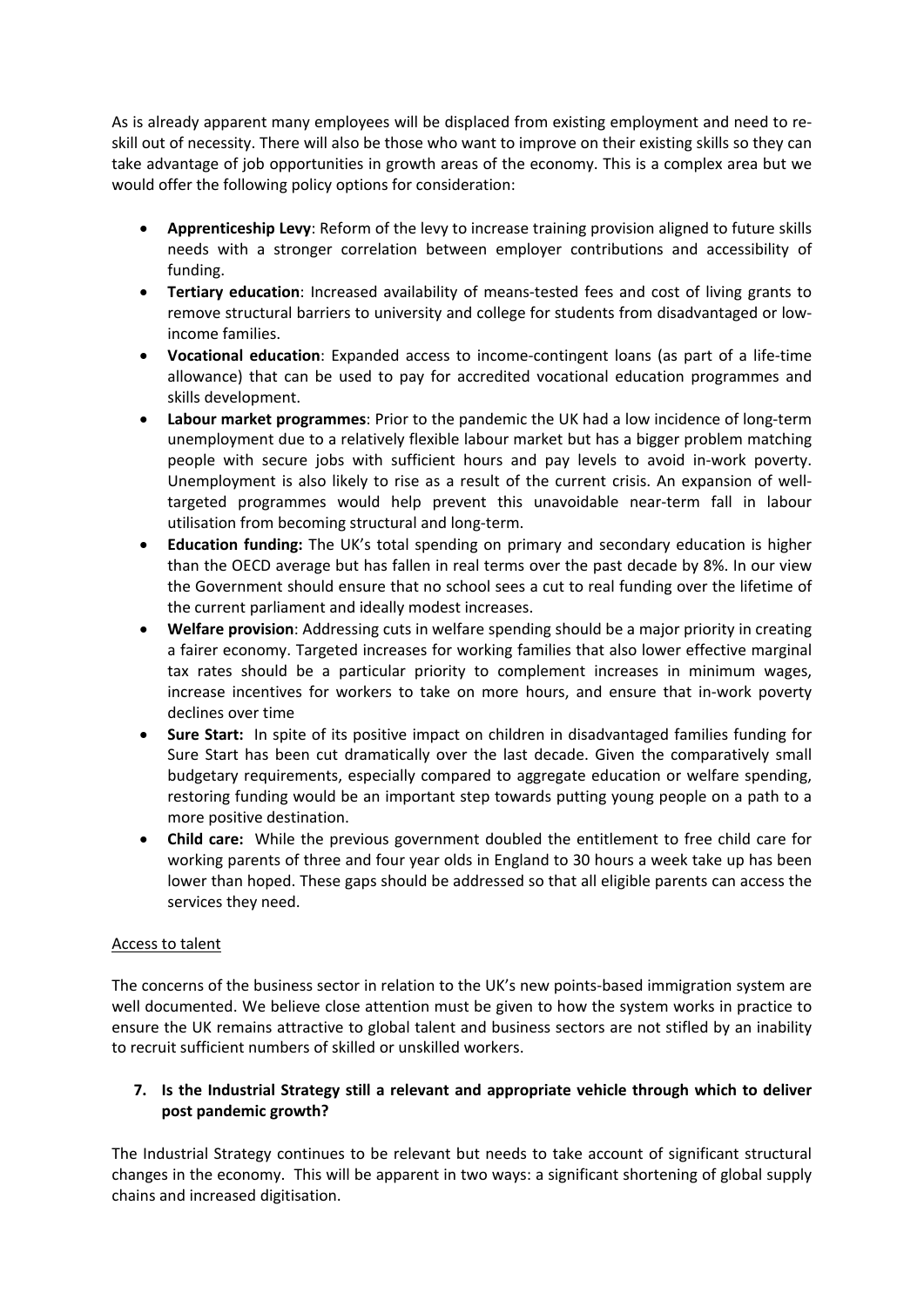#### Supply chains

Prior to the COVID-19 shock, growth in the cross-border integration of goods markets had already weakened substantially. Looking forward, global trade is expected to contract even more than GDP in 2020 due to the severity of the global downturn and disruption to supply chains.

Indeed, the pandemic has highlighted the vulnerabilities in a system where companies operate long and complicated supply chains to optimise their labour, regulatory and tax costs. In response supply chains are likely to be shortened and reoriented to focus on resilience and diversification, amplified by government policies and regulations.

From a UK perspective a trend towards on-shoring production of essential goods (e.g. medical supplies, food, durable goods, industrial components, etc.) could create new jobs and other spin-off benefits. Equally, it could lead to reductions in foreign inward investment as other countries adopt a similar approach to insulating output from future disruption.

We would therefore argue that a comprehensive review and update of the industrial strategy would help to identify the risks and opportunities of on-shoring and consideration to the support which can be given to firms in navigating these additional challenges.

More generally, drives to increase self-sufficiency, actioned through increased barriers to trade, investment and capital flow, tend to weaken potential growth rather than enhance it. As such, policies designed to improve the resilience of supply chains should be implemented within the context of an overall liberal trade and investment strategy.

### Digitalisation

Digitalisation – in which we include 5G, cloud computing, artificial intelligence (AI), big data, the 'internet of things', robotics and 3D printing – will likely be the source of the next general purpose technologies and therefore play a pivotal role in the growth of the UK's industrial and social landscape. The scale and nature of the crisis has provided further incentives for the adoption of digital technologies.

- Making greater use of AI in disease detection, crisis management and healthcare provision;
- Advancing automation and use of robotics in retail, distribution and manufacturing processes to make them more resilient to social distancing;
- Accelerating growth in digital services, amplified by the roll-out of 5G networks, with social distancing already having generated five years of progress in digital adoption in just 8 weeks;
- Facilitating a faster transition to more agile work arrangements, including a greater prevalence of remote working, reducing commuting and the use of large offices;
- Increasing the use of e-payments as COVID-19 lowers willingness to exchange physical money.

However, while the crisis is increasing the incentives to innovate and deploy digital technologies, a number of other consequences work in the other direction. For example, credit constraints are already tightening pro-cyclically while even firms with access to credit may be unwilling to invest in new technologies due to heightened uncertainty over the outlook, depressed earnings or already elevated leverage.

The increased trend towards digitalisation and the factors that will contribute to its growth such as investment in education, skills & training, R&D and physical infrastructure will therefore need to be considered as part of the future industrial strategy.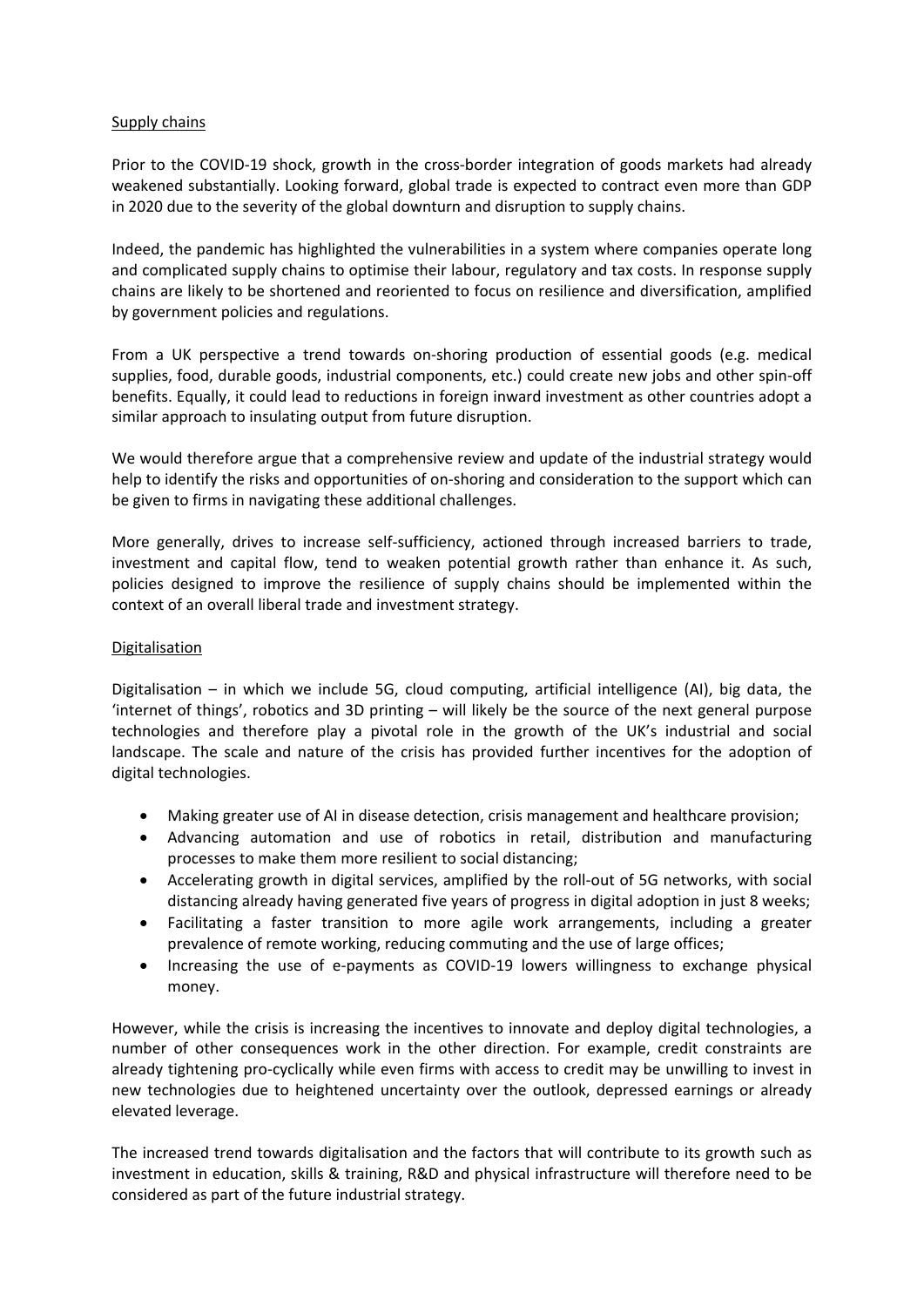Indeed, it is important the Government's digital strategy is not too narrowly focused. Encouraging innovation is critical, but the largest gains to innovation come when they are deployed and commercialised widely across sectors, and diffused through the entire firm structure.

The more narrowly the gains from innovation are held within specific firms or individuals, the smaller the aggregate benefits to the economy and more likely they will lead to increased inequality. Government policy and regulation therefore has a vital role to play in ensuring that all the codependencies in the digital innovation and commercialisation pipeline are pointing in the right direction.

| <b>Driver</b>        | Impact on innovation, its commercialisation and diffusion                                                                          | <b>Direction</b> |
|----------------------|------------------------------------------------------------------------------------------------------------------------------------|------------------|
|                      |                                                                                                                                    | of travel        |
| Nature of the        | Social distancing increases the need to build pandemic resilient                                                                   |                  |
| <b>crisis</b>        | business models, creating incentives to adopt a range of digital                                                                   |                  |
|                      | technologies such as remote working, automation and online                                                                         |                  |
|                      | services.                                                                                                                          |                  |
| <b>Availability</b>  | While not a financial crisis, bank lending standards are tightening                                                                |                  |
| of credit            | sharply, reducing the capacity for firms to finance investment. This is                                                            |                  |
|                      | likely to be particularly challenging for small firms and start-ups.                                                               |                  |
| <b>Risk appetite</b> | Long term economic and policy uncertainty is likely to remain<br>elevated, increasing the hurdle rate of return to new investment. | クラウ              |
| <b>Policy</b>        | Government support for firms is preventing sharper financial                                                                       |                  |
| stimulus             | distress, but there is a risk that this protects unproductive 'zombie'                                                             |                  |
|                      | companies.                                                                                                                         |                  |
| <b>Regulation</b>    | The continued growth of giant tech companies underlines concerns                                                                   |                  |
|                      | over market contestability in these sectors. It is not yet clear if this                                                           |                  |
|                      | crisis will accelerate the push for stricter regulation to support                                                                 |                  |
|                      | competition.                                                                                                                       |                  |
| Globalisation        | Further developments in digital infrastructure should<br>drive                                                                     |                  |
|                      | acceleration in cross-border data flows, but this will be offset by a                                                              |                  |
|                      | populist backlash, illustrated<br>fragmenting standards<br>around                                                                  |                  |
|                      | politically sensitive technologies.                                                                                                |                  |
| Human                | An increased use of digital technologies will help build skills and                                                                |                  |
| capital              | competencies in these areas, but further investment in education                                                                   |                  |
|                      | is still required to facilitate a much faster adoption of these                                                                    |                  |
|                      | technologies.                                                                                                                      |                  |
| <b>Tax policy</b>    | The growing importance of the digital sector will strengthen efforts                                                               |                  |
|                      | to                                                                                                                                 |                  |
|                      | better capture this activity in tax nets. However, tax incentives for                                                              |                  |
|                      | digital innovation are increasingly popular part of industrial policies.                                                           |                  |
| Links with           | Links are strengthening in the pharmaceutical sector, but there are                                                                |                  |
| academia             | fewer signs of progress elsewhere (particularly outside well-<br>developed clusters).                                              |                  |
|                      |                                                                                                                                    |                  |

*How Covid-19 is influencing the cyclical and structural drivers of technological change*

Source: Aberdeen Standard Investments (May 2020)

**8. How should regional and local government in England, (including the role of powerhouses, LEPs and growth hubs, mayoralties, and councils) be reformed and better equipped to deliver growth locally?**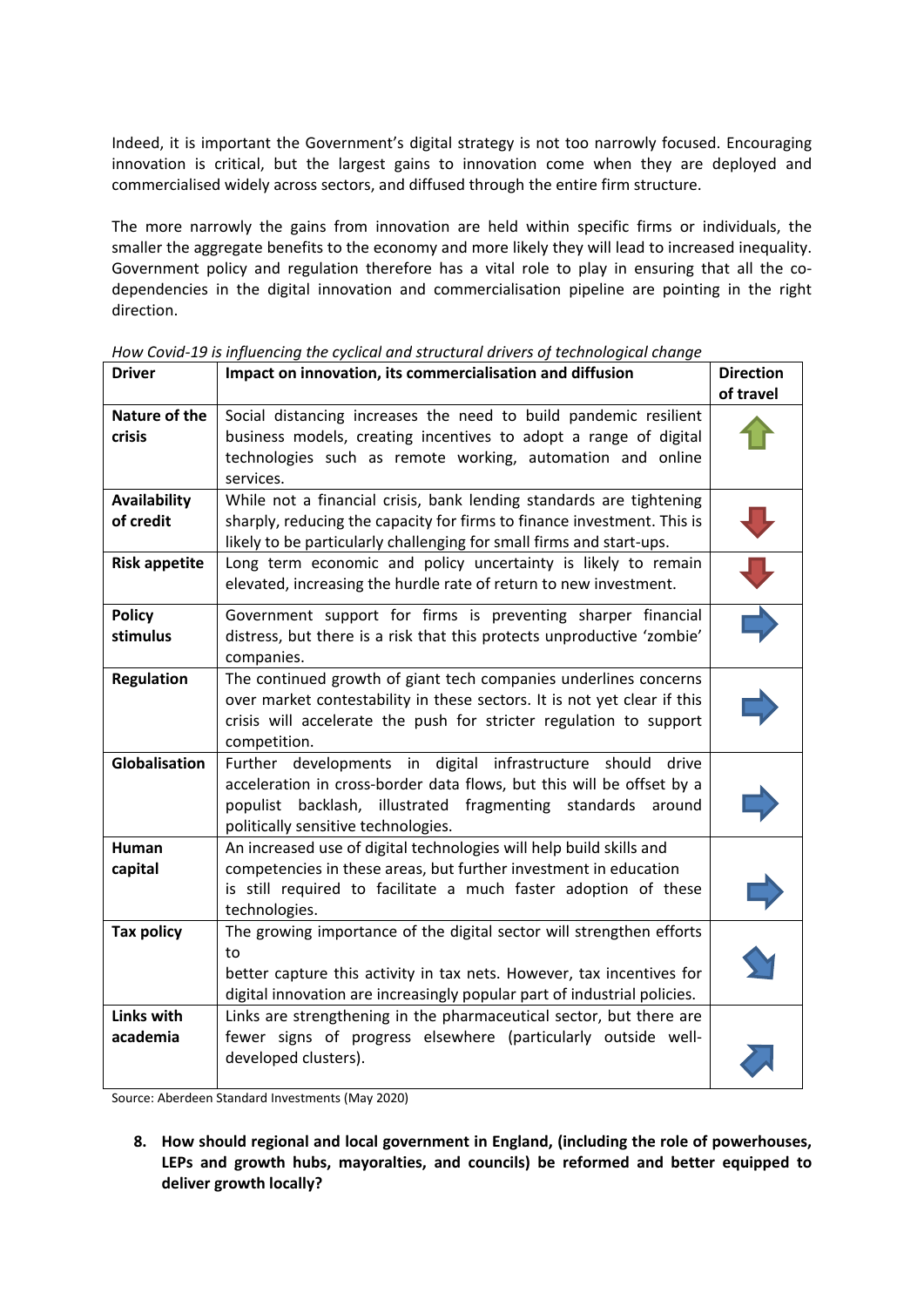The UK remains a highly centralised country by international standards, with many policy decisions taken at a government level. While this has its benefits in terms of consistency and in some cases greater efficiency, it his often leads to policy decisions that bias already productive regions, and does not allow for experimentation or the tailoring of policies to particular local needs.

However, it is important that power is devolved to the appropriate level, as ineffective devolution can worsen regional differences if there are large variations in the quality of governmental institutions and their ability to make use of the newly developed powers.

We propose further powers should be devolved to combined authorities including the ability to set business rates and stamp duty. If local authorities can retain this revenue it helps to incentivise the attraction of business investment and construction activity. It will also encourage local authorities to weigh demand for local services against their capacity to raise revenues, based on local preferences.

9. **What opportunities does this provide to reset the economy to drive forward progress on broader Government priorities, including (but not limited to) Net Zero, the UK outside of the EU and the 'levelling up' agenda? What should the Government do to ensure that delivering on these priorities does not exacerbate the vulnerability of businesses, consumers and communities/workers that have been impacted by COVID-19**?

The post-pandemic recession is a potential disaster for the diversity, inclusion and fairness agenda. This is already becoming apparent in various ways:

- White people are less likely to die from COVID-19, have lost their jobs on a smaller scale, and are less likely to be working in unsafe environments.
- Female fatality rates have been lower than those of men but women have endured much larger job losses and borne more of the burden of home schooling and other unpaid work even when working.
- Low-skill, low-income workers have seen larger job losses than high-skill, high-income workers and more likely to become structurally unemployed amidst the recovery.
- Children from poorer households have received less education during home schooling than children from better-off households. Recent exam re-grading decisions underlined the structural disadvantages built into the current system and the importance of policy redress.

The upshot is that we are only at the beginning of an enormous economic and social repair job. The Government will need to re-open the economy at a pace which does not invite a second wave of infections.

Amid what is likely to be a fragile recovery, fiscal policy will need to be accommodative while rotating support towards spending that boosts long-term growth, social and environmental goals. And where governments seek to increase their regulatory footprint they must take care to improve the functioning of markets and broader society rather than undermine it.

Above all will be the need to remain flexible and responsive to unforeseen deviations from desired outcomes including the need to create a fairer society. In this context we would suggest two areas for consideration: the introduction of a Universal Basic Income through which each individual would receive a non-means tested income and an Employment Guarantee through which all adults would be guaranteed a job in the public or private sector.

Though these policies would be highly redistributive each comes with an array of pros and cons as well as complex design challenges that would need to be overcome. However, at the very least there should be a willingness to consider policy options which have the potential to strengthen the speed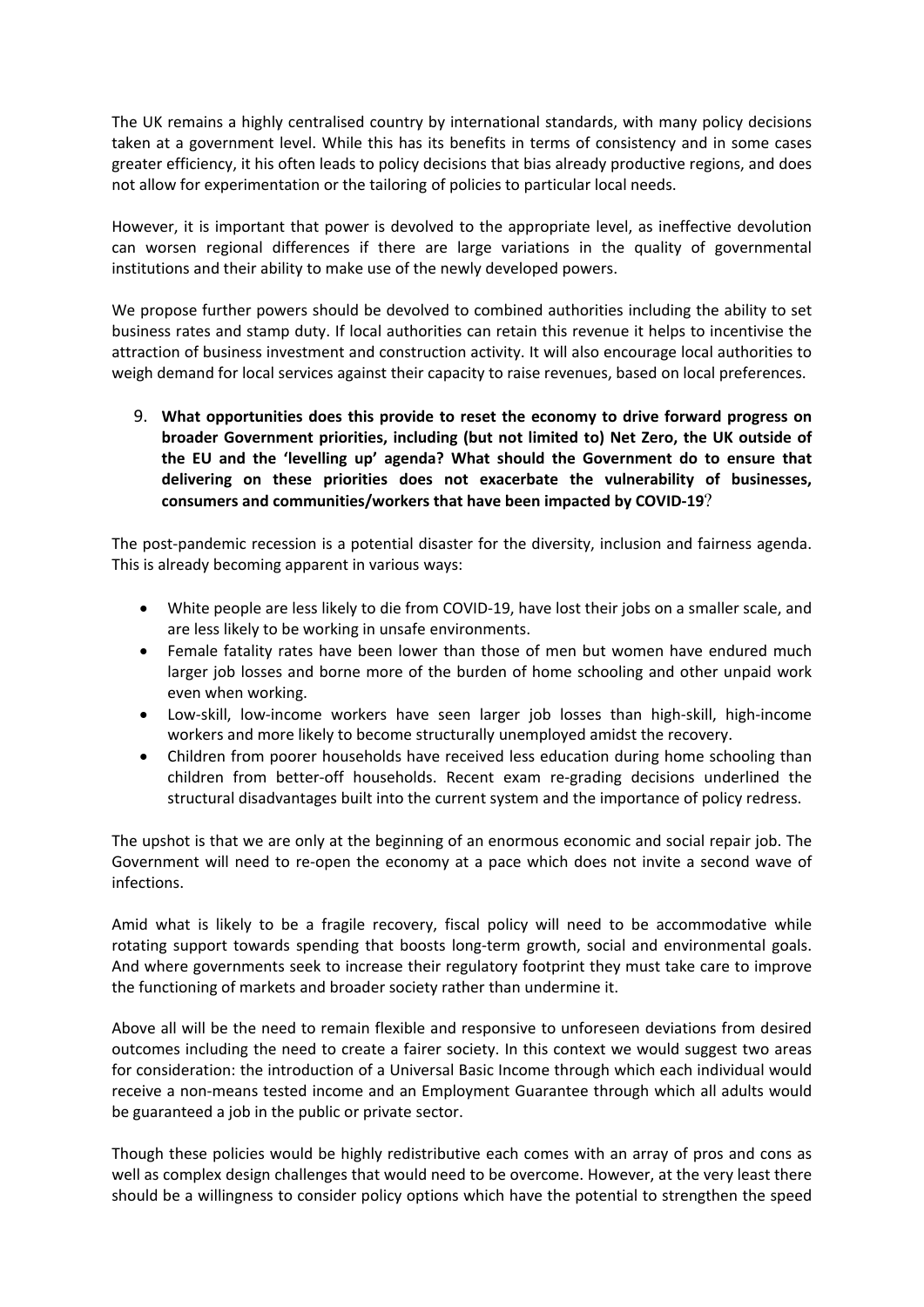of the recovery, while ensuring that its benefits are widely dispersed. To retreat into conventional thinking risks further deepening of social disadvantage and inequalities.

### **10. What lessons should the Government learn from the pandemic about actions required to improve the UK's resilience to future external shocks (including – but not limited to – health, financial, domestic and global supply chains and climate crises)?**

The pandemic crisis has revealed significant variations in the ability of different countries to manage a combined health and economic crisis. Divergences in health system capacity, the ability to coordinate resources amidst the crisis, and the strength and effectiveness of labour market institutions and safety nets has generated a large dispersion in infection and fatality rates across countries, as well as the scale of the economic and employment fallout.

Addressing these 'capacity' and 'efficiency' constraints will take many years, vary significantly across countries and heavily influence the economic recovery, potential for secondary outbreaks and future crisis risks (and some will argue the next global crisis could be climate related).

Governments already have a wide range of crisis-response tools at their disposal (see table below). The extent to which governments are willing to these tools and if so at what point in the crisis are driven by a wide range of factors but inevitably political considerations will be a key determinant.

In the UK, the fallout from the pandemic will define the choices and perceptions of the current government. Its initial public health response was consistent with the long-term grain of current policy: the NHS was already the top priority for spending and will remain so. We also expect the Government to continue with its plans to lift public infrastructure investment.

However, it could be argued the UK's substantial fiscal response in this crisis goes against the grain of policy over the past four decades for smaller government, tightly controlled welfare spending, low taxation and minimal state intervention. As business support schemes begin to taper off the Chancellor will eventually face difficult choices between large-scale fiscal consolidation and supporting financially stretched households and companies through an extended crisis.

There will also be complex choices to be made about how to apportion any longer-term fiscal consolidation between taxation and spending, the composition of both of those components, as well as how to redesign economic and financial regulation. While necessarily political, decisions about the size of government should be guided by the principles we have outlined earlier in the paper – boosting long-term potential growth, reducing a variety of inequalities and achieving net-zero emissions objectives.

If there is one important lesson emerging from the crisis it is the need for governments to be flexible, responsive and where necessary deviate from political ideologies when wider health, economic and social considerations demand it.

| <i>Repairment for anacrotationly government microcrition</i> |                                                                   |  |  |
|--------------------------------------------------------------|-------------------------------------------------------------------|--|--|
| Government                                                   | <b>Examples</b>                                                   |  |  |
| intervention                                                 |                                                                   |  |  |
| Demand management                                            | Fiscal policy, monetary policy, their coordination and objectives |  |  |

*A framework for understanding government intervention*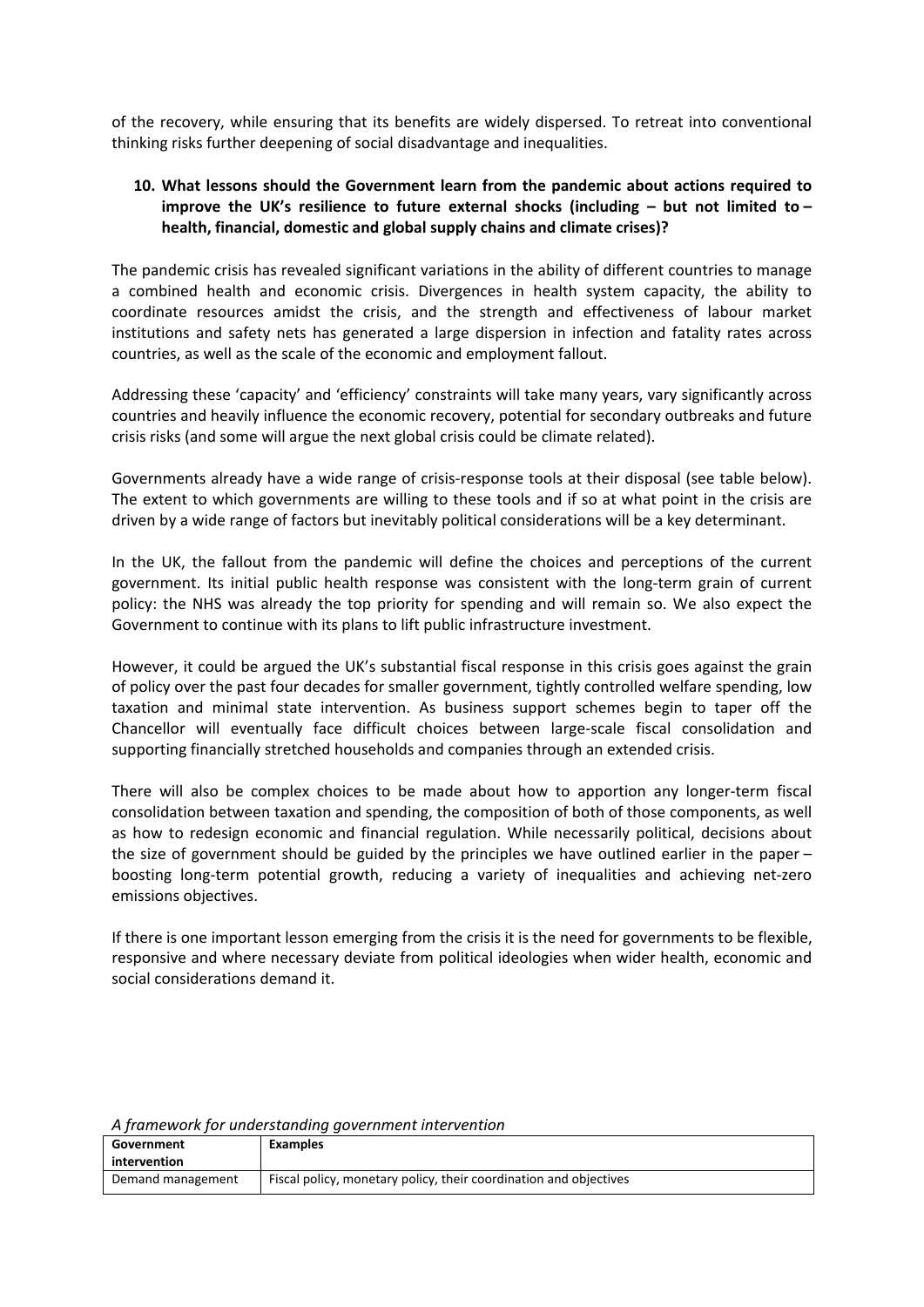| The social safety net        | Income protection, labour market programmes, housing/child support, retirement incomes                                           |
|------------------------------|----------------------------------------------------------------------------------------------------------------------------------|
| Public investment            | Infrastructure, education, R&D, health care                                                                                      |
| The corporate safety net     | Loan support, payroll support and regulatory relief during periods of acute stress                                               |
| Product market<br>regulation | Privatisation, competition policy, licensing, administrative burden                                                              |
| Labour market<br>regulation  | Employment protection, minimum wages, collective bargaining, OH&S                                                                |
| Climate mitigation           | Carbon pricing, renewable energy targets, command and control mechanisms, energy security                                        |
| International regulation     | Multilateralism, supply chains, tariff and non-tariff barriers to change, capital controls,<br>migration controls, ITC transfers |
| Surveillance state           | Monitoring, cybersecurity                                                                                                        |

Source: Aberdeen Standard Investments (May 2020)

## **11. What opportunities exist for the UK economy post Brexit and the pandemic for export growth?**

As noted in our answer to Question 7 cross-border integration of goods markets was already slowing even before the pandemic. The disruption caused to long and complex supply chains has exposed their vulnerability in a crisis, as a result of which we anticipate a shift towards more strategic micro supply chains which are decentralised, have flexible supplier contracts and manufacture closer to the final point of purchase.

As a result we see a greater trend towards a fragmentation of the global trading system into regional blocs. China and the US are the largest sources of demand in their regional blocs and thus will be crucial in determining how companies square off the demands of minimising cost and supply chain disruption while maintaining maximum market access. And this will all take place against a backdrop of deteriorating China-US trade relations.

Smaller economies – including the UK – will need to adapt to this shift in the new trading order in which export-led models will be less viable and economies with large domestic markets have a strong advantage through their ability to implement reforms and increase the efficiency of their domestic industries.

Against this backdrop the UK export potential will be dependent on the export products and services into markets where it has a competitive advantage. As stated above, there remains at ongoing risk that the UK and EU are unable to settle on a future trade agreement. This can be expected to create severe supply line disruption which will add further strain to the recovering economy. Even if an agreement can be reached – and our scenario analysis continues to point towards a narrow FTA – there will be longer term consequences.

The UK's economic relationship with the EU and other major trading partners around the world  $$ including emerging blocs – will therefore be vital to its long-term competiveness.

## **12. What role might Government play as a shareholder or investor in businesses postpandemic and how this should be governed, actioned and held to account?**

As stated above we believe there may be instances where it is necessary for the state to assume or share investment risks which cannot be sustained by the private sector. This increased state involvement – whether through state aid, loans and grants or direct shareholdings – will bring further scrutiny of the companies and their social licence to operate.

It could be argued that when the Government provided much needed interventions in the banking sector during the GFC it gave a disproportionate priority to the interests of taxpayers over investors.